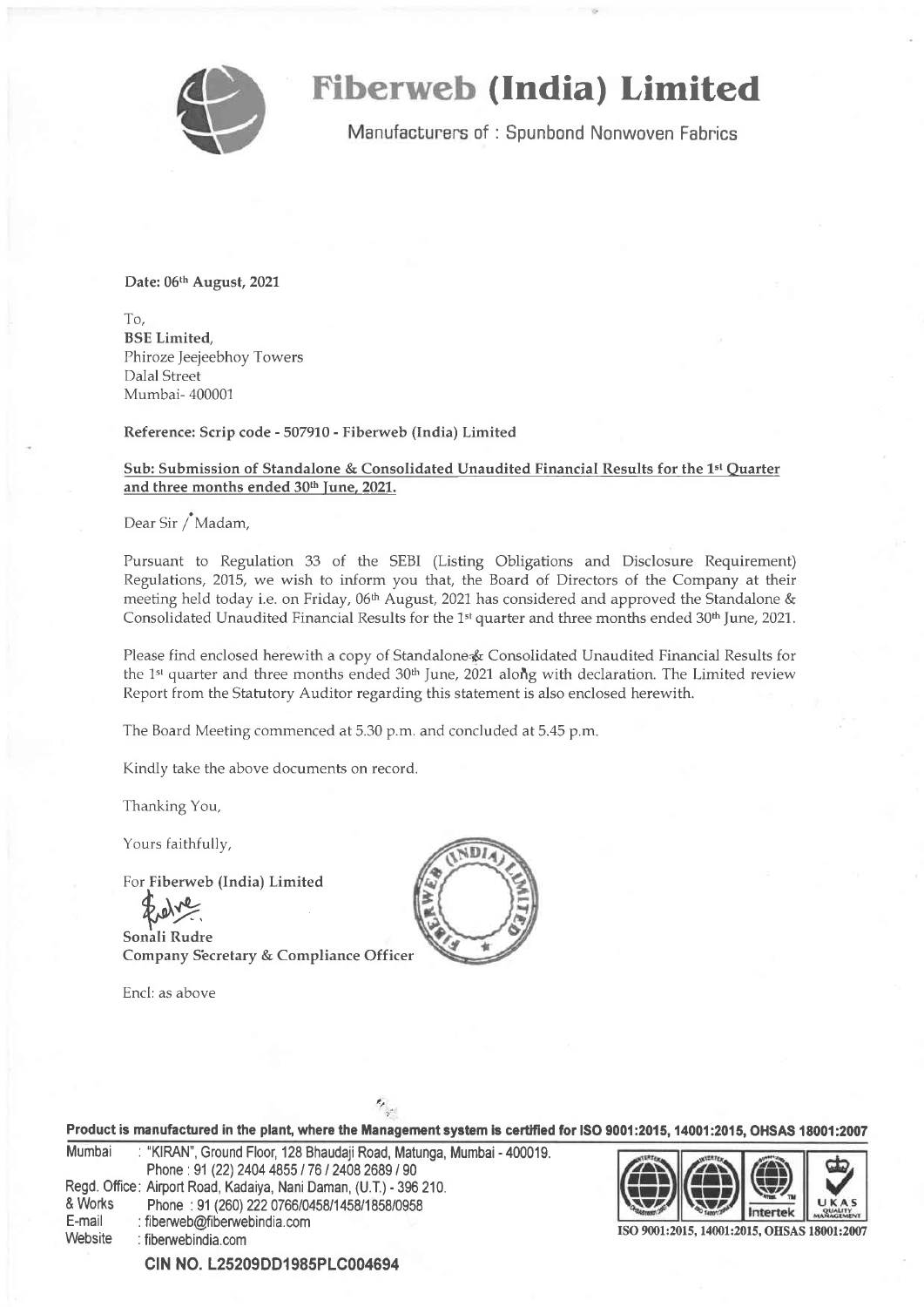| <b>FIBERWEB (INDIA) LIMITED</b> |  |
|---------------------------------|--|
|                                 |  |

Airport Road, Kadaiya, Nani Daman, UT, Daman And Diu-395210

CIN NO: L25209DD1985PLC004694

|                                                        |                 |                      |             | Rs. In Lakhs |
|--------------------------------------------------------|-----------------|----------------------|-------------|--------------|
| <b>PARTICULARS</b>                                     |                 | <b>Standalone</b>    |             |              |
|                                                        |                 | <b>Quarter ended</b> |             |              |
| (Refer Notes below)                                    | 30.06.2021      | 31.03.2021           |             | 31.03.2021   |
|                                                        | (Unaudited)     | (Audited)            | (Unaudited) | (Audited)    |
| <b>1 Income from Operations</b>                        |                 |                      |             |              |
| a) Net Sales/Income from Operations                    | 2,557.79        | 3,433.86             | 2,890.92    | 10,745.35    |
| (Net of excise duty)                                   |                 |                      |             |              |
| b) Other operating income                              |                 |                      |             |              |
|                                                        |                 |                      |             |              |
| Total income from operations (net)                     | 2,557.79        | 3,433.86             | 2,890.92    | 10,745.35    |
| 2. Other Income                                        | 48.77           | 113.89               | 2.81        | 117.81       |
| 3. Total Income                                        | 2,606.56        | 3,547.75             | 2,893.73    | 10,863.17    |
| 4. Expenses                                            |                 |                      |             |              |
| a) Cost of material consumed                           | 1,212.85        | 2,624.18             | 1,030.43    | 5,891.77     |
| b) Purchases of stock-in-trade                         |                 |                      |             |              |
| c) Changes in inventories of finished goods and        | 220.45          | (73.87)              | 894.22      | 946.92       |
| work-in-process and stock-in-trade                     |                 |                      |             |              |
| d) Employee benefits expenses                          | 99.25           | 67.17                | 106.39      | 406.78       |
| e) Depreciation and amortisation expense               | 138.50          | 110.92               | 133.96      | 512.80       |
| f) Finance Cost                                        | 围               |                      |             |              |
| g) Other expenses(Any item exceeding                   | 445.28          | 341.18               | 212.76      | 1,258.87     |
| 10% of the total expenses relating to                  |                 |                      |             |              |
| continuing operations to be shown                      |                 |                      |             |              |
| separately)                                            |                 |                      |             |              |
| <b>TOTAL EXPENSES</b>                                  | 2,116.33        | 3,069.58             | 2,377.77    | 9,017.14     |
|                                                        |                 |                      |             |              |
| 5. Profit / (loss) from operations before exceptional  | 490.23          | 478.17               | 515.96      | 1,846.03     |
| and extra ordinary items and tax                       |                 |                      |             |              |
|                                                        |                 |                      |             |              |
| 6. Exceptional items                                   |                 |                      |             |              |
| 7. Profit / (loss) from operations before              | 490.23          | 478.17               | 515.96      | 1,846.03     |
| extra ordinary items and tax                           |                 |                      |             |              |
| 8. extra ordinary item                                 | ri <del>e</del> |                      |             |              |
| 9. Profit / (loss) from ordinary activities before tax | 490.23          | 478.17               | 515.96      | 1,846.03     |
|                                                        |                 |                      |             |              |
| 10. Tax expense                                        | 125.00          | 344.50               | 100.00      | 444.50       |
| <b>Current tax</b>                                     |                 |                      |             |              |
| <b>Dividend Distribution Tax</b>                       |                 |                      |             |              |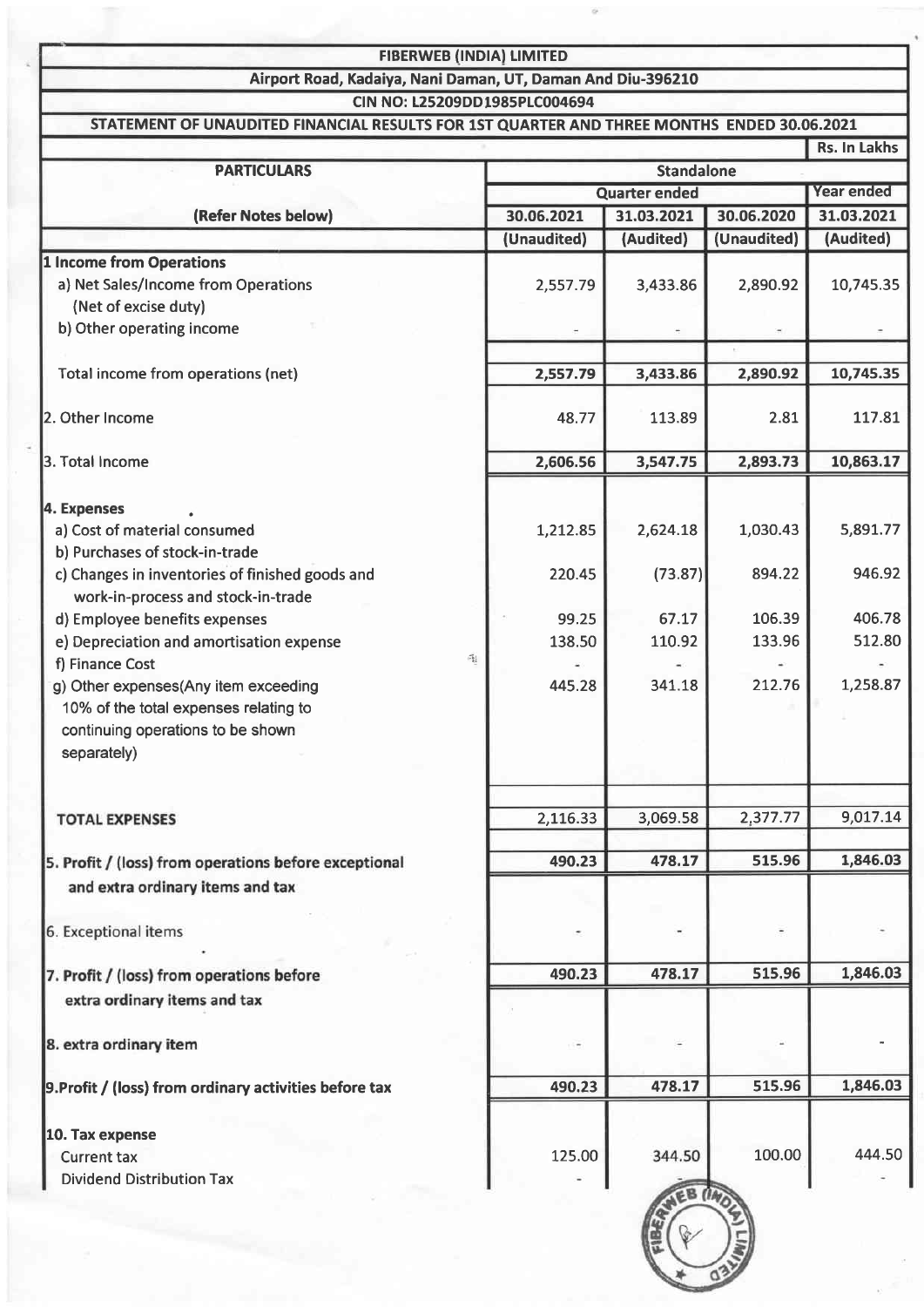| Deferred tax (credit) / charge<br>Income-Tax Paid for Earlier Year                                              |          | (58.58)         |                  | (58.58)            |
|-----------------------------------------------------------------------------------------------------------------|----------|-----------------|------------------|--------------------|
|                                                                                                                 | 125.00   | 22.94<br>308.86 |                  | 22.94              |
| 11. Net Profit/(loss) from continuing activities                                                                | 365.23   | 169.31          | 100.00<br>415.96 | 408.86<br>1,437.17 |
| after tax                                                                                                       |          |                 |                  |                    |
| 12. Profit /(loss) from discountinuing operations before tax                                                    |          |                 |                  |                    |
| 13. Tax expenses of discountinuing operations                                                                   |          |                 |                  |                    |
| 14. Net Profit / (loss) from discountinuing operations after tax                                                |          |                 |                  |                    |
| 15. Net Profit / (Loss) for the period                                                                          | 365.23   | 169.31          | 415.96           | 1,437.17           |
| 16. Share of profit / (loss) of associates*                                                                     |          |                 |                  |                    |
| 17. Minority interest *                                                                                         |          |                 |                  |                    |
|                                                                                                                 |          |                 |                  |                    |
| 18. Net Profit / (Loss) after taxes, minority                                                                   |          |                 |                  |                    |
| interest and share of profit / (loss) of associates                                                             | 365.23   | 169.31          | 415.96           | 1,437.17           |
| 19. Other Comprehensive Income                                                                                  |          |                 |                  |                    |
| (A) (i) Items that will not be reclassified to Profit or Loss                                                   |          |                 |                  |                    |
| (ii) Income tax relating to items that will not be reclassified                                                 |          |                 |                  |                    |
| to profit or loss                                                                                               |          |                 |                  |                    |
| (B) (i) Items that will be reclassified to profit or loss                                                       |          |                 |                  |                    |
| (ii) Income tax rlating to items that will be reclassified to<br>profit or loss                                 |          |                 |                  |                    |
|                                                                                                                 |          |                 |                  |                    |
| 20. Total Comprehensive Income for the period $(18 + 19)$                                                       | 365.23   | 169.31          | 415.96           | 1,437.17           |
| (Comprising profit (loss) and other comprehensive income for<br>the period)                                     |          |                 |                  |                    |
| 21. Paid-up equity share capital                                                                                | 2,879.17 | 2,879.17        | 2,879.17         | 2,879.17           |
| Equit Shares of Rs. 10/- each fully paid                                                                        |          |                 |                  |                    |
| (Face Value of the Share shall be indicated)                                                                    |          |                 |                  |                    |
| 22 Reserve excluding Revaluation Reserves as                                                                    |          |                 |                  | 11,424.78          |
| per balance sheet of previous accounting year                                                                   |          |                 |                  |                    |
| 23.i) Earnings per share (before extraordinary items)<br>(of ₹10 /- each) (not annualised-on weighted average): |          |                 |                  |                    |
| (a) Basic                                                                                                       | 1.27     | 0.59            | 1.44             | 4.99               |
| (b) Diluted                                                                                                     | 1.27     | 0.59            | 1.44             | 4.99               |
| 23.ii) Earnings per share (after extraordinary items)<br>(of ₹10 /- each) (not annualised-on weighted average): |          |                 |                  |                    |
| (a) Basic                                                                                                       | 1.27     | 0.59            | 1.44             | 4.99               |
| (b) Diluted                                                                                                     | 1.27     | 0.59<br>CB (INA | 1.44             | 4.99               |

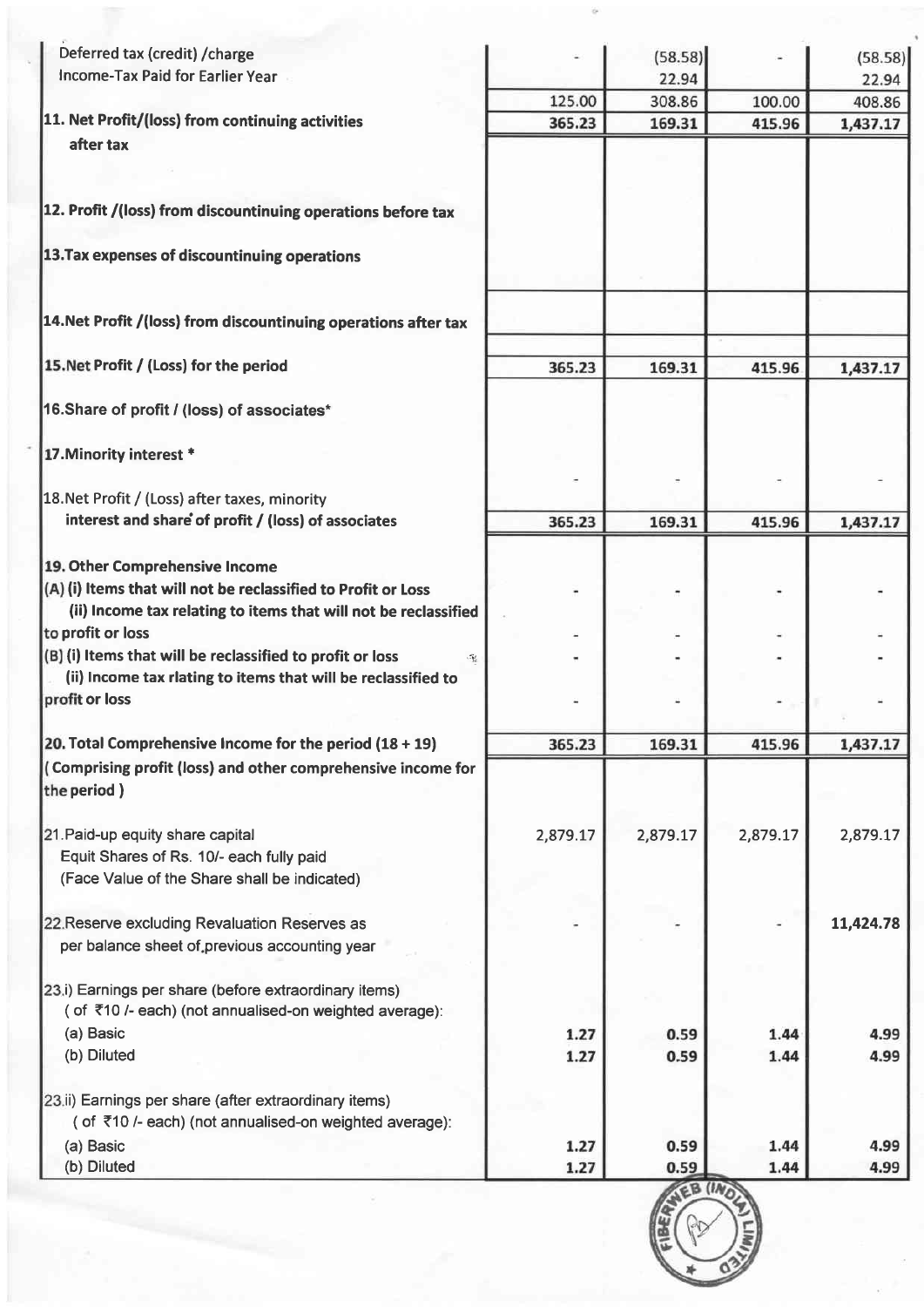| <b>FIBERWEB (INDIA) LIMITED</b>                                           |                     |                         |                           |                   |
|---------------------------------------------------------------------------|---------------------|-------------------------|---------------------------|-------------------|
| Airport Road, Kadaiya, Nani Daman, UT, Daman And Diu-396210               |                     |                         |                           |                   |
| CIN NO: L25209DD1985PLC004694                                             |                     |                         |                           |                   |
| STATEMENT OF UNAUDITED FINANCIAL RESULTS FOR THE QUARTER ENDED 30.06.2021 |                     |                         |                           |                   |
| <b>PARTICULARS</b>                                                        |                     |                         |                           | Rs. In Lakhs      |
|                                                                           | <b>Consolidated</b> |                         |                           |                   |
| (Refer Notes below)                                                       | 30.06.2021          | <b>Quarter ended</b>    |                           | <b>Year ended</b> |
|                                                                           | (Unaudited)         | 31.03.2021<br>(Audited) | 30.06.2020<br>(Unaudited) | 31.03.2021        |
| 1 Income from Operations                                                  |                     |                         |                           | (Audited)         |
| a) Net Sales/Income from Operations                                       | 2,557.79            | 3,433.86                | 2,890.92                  | 10,745.35         |
| (Net of excise duty)                                                      |                     |                         |                           |                   |
| b) Other operating income                                                 |                     |                         |                           |                   |
|                                                                           |                     |                         |                           |                   |
| Total income from operations (net)                                        | 2,557.79            | 3,433.86                | 2,890.92                  | 10,745.35         |
| 2. Other Income                                                           | 48.77               | 113.89                  | 2.81                      | 117.81            |
| 3. Total Income                                                           | 2,606.56            | 3,547.75                | 2,893.73                  | 10,863.17         |
|                                                                           |                     |                         |                           |                   |
| 4. Expenses                                                               |                     |                         |                           |                   |
| a) Cost of material consumed<br>b) Purchases of stock-in-trade            | 1,212.85            | 2,624.18                | 1,030.43                  | 5,891.77          |
| c) Changes in inventories of finished goods and                           |                     |                         |                           |                   |
| work-in-process and stock-in-trade                                        | 220.45              | (73.87)                 | 894.22                    | 946.92            |
| d) Employee benefits expenses                                             | 99.25               | 67.17                   | 106.39                    | 406.78            |
| e) Depreciation and amortisation expense                                  | 138.50              | 110.92                  | 133.96                    | 512.80            |
| 吼<br>f) Finance Cost                                                      |                     |                         |                           |                   |
| g) Other expenses(Any item exceeding                                      | 445.28              | 341.18                  | 212.76                    | 1,258.87          |
| 10% of the total expenses relating to                                     |                     |                         |                           |                   |
| continuing operations to be shown                                         |                     |                         |                           |                   |
| separately)                                                               |                     |                         |                           |                   |
|                                                                           |                     |                         |                           |                   |
|                                                                           |                     |                         |                           |                   |
| <b>TOTAL EXPENSES</b>                                                     | 2,116.33            | 3,069.58                | 2,377.77                  | 9,017.14          |
| 5. Profit / (loss) from operations before exceptional                     | 490.23              | 478.17                  |                           |                   |
| and extra ordinary items and tax                                          |                     |                         | 515.96                    | 1,846.03          |
|                                                                           |                     |                         |                           |                   |
| 6. Exceptional items                                                      |                     |                         |                           |                   |
|                                                                           |                     |                         |                           |                   |
| 7. Profit / (loss) from operations before                                 | 490.23              | 478.17                  | 515.96                    | 1,846.03          |
| extra ordinary items and tax                                              |                     |                         |                           |                   |
|                                                                           |                     |                         |                           |                   |
| 8. extra ordinary item                                                    |                     |                         |                           |                   |
|                                                                           |                     |                         |                           |                   |
| 9. Profit / (loss) from ordinary activities before tax                    | 490.23              | 478.17                  | 515.96                    | 1,846.03          |
| 10. Tax expense                                                           |                     |                         |                           |                   |
| <b>Current tax</b>                                                        | 125.00              | 344.50                  | 100.00                    | 444.50            |
| <b>Dividend Distribution Tax</b>                                          |                     |                         |                           |                   |
|                                                                           |                     |                         |                           |                   |
|                                                                           |                     |                         |                           |                   |
|                                                                           |                     |                         |                           |                   |
|                                                                           |                     |                         |                           |                   |
|                                                                           |                     |                         |                           |                   |
|                                                                           |                     |                         |                           |                   |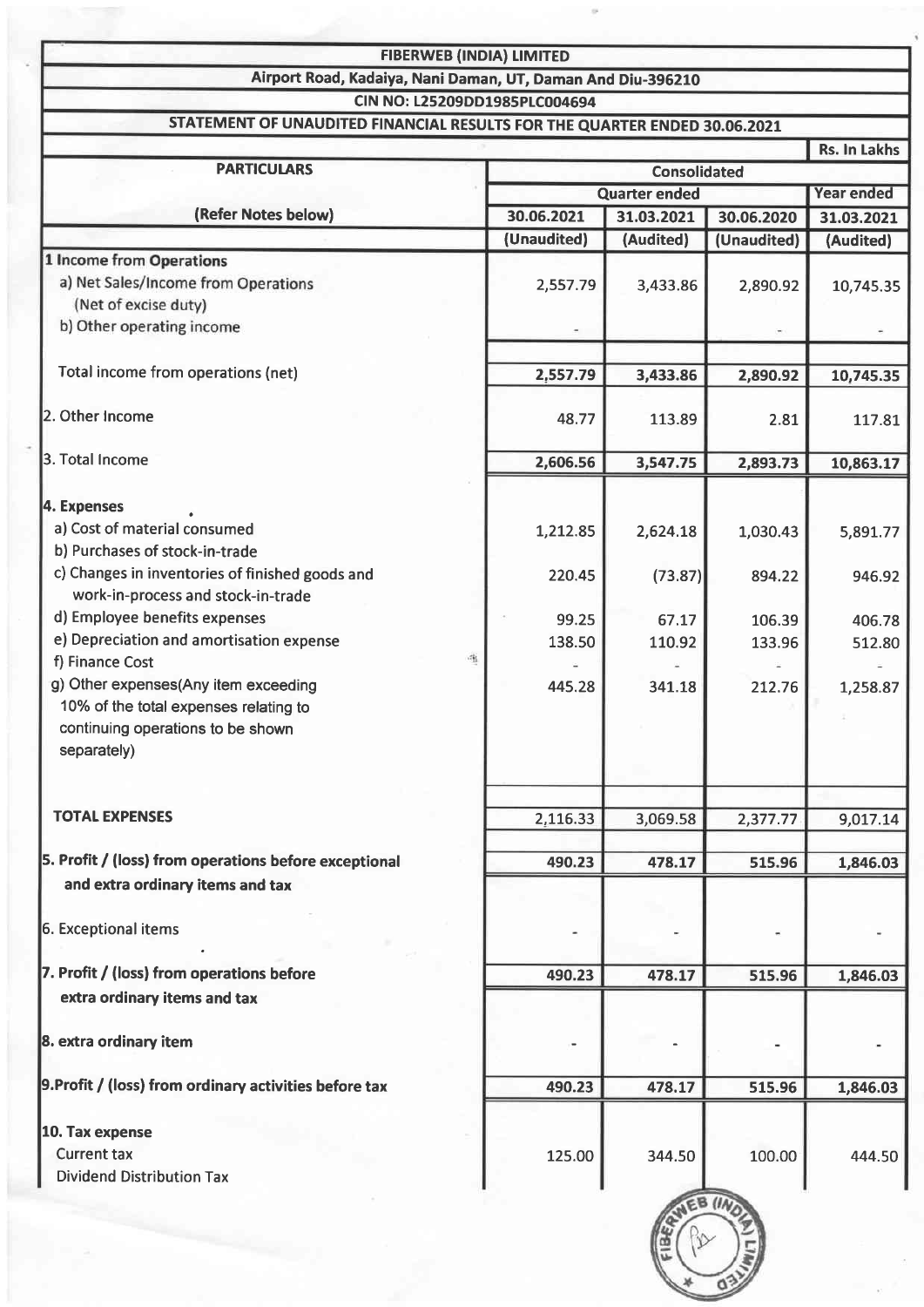| Deferred tax (credit) / charge<br><b>Income-Tax Paid for Earlier Year</b>                                       |          | (58.58)         |          | (58.58)            |
|-----------------------------------------------------------------------------------------------------------------|----------|-----------------|----------|--------------------|
|                                                                                                                 | 125.00   | 22.94<br>308.86 | 100.00   | 22.94              |
| 11. Net Profit/(loss) from continuing activities                                                                | 365.23   | 169.31          | 415.96   | 408.86<br>1,437.17 |
| after tax                                                                                                       |          |                 |          |                    |
| 12. Profit /(loss) from discountinuing operations before tax                                                    |          |                 |          |                    |
| 13. Tax expenses of discountinuing operations                                                                   |          |                 |          |                    |
| 14. Net Profit /(loss) from discountinuing operations after tax                                                 |          |                 |          |                    |
| 15. Net Profit / (Loss) for the period                                                                          | 365.23   | 169.31          | 415.96   | 1,437.17           |
| 16. Share of profit / (loss) of associates*                                                                     |          |                 |          |                    |
| 17. Minority interest *                                                                                         |          |                 |          |                    |
| 18. Net Profit / (Loss) after taxes, minority                                                                   |          |                 |          |                    |
| interest and share of profit / (loss) of associates                                                             | 365.23   | 169.31          | 415.96   | 1,437.17           |
| 19. Other Comprehensive Income                                                                                  |          |                 |          |                    |
| (A) (i) Items that will not be reclassified to Profit or Loss                                                   |          |                 |          |                    |
| (ii) Income tax relating to items that will not be reclassified                                                 |          |                 |          |                    |
| to profit or loss                                                                                               |          |                 |          |                    |
| (B) (i) Items that will be reclassified to profit or loss                                                       |          |                 |          |                    |
| (ii) Income tax rlating to items that will be reclassified to<br>profit or loss                                 |          |                 |          |                    |
| 20. Total Comprehensive Income for the period $(18 + 19)$                                                       | 365.23   | 169.31          | 415.96   | 1,437.17           |
| (Comprising profit (loss) and other comprehensive income for<br>the period)                                     |          |                 |          |                    |
| 21. Paid-up equity share capital<br>Equit Shares of Rs. 10/- each fully paid                                    | 2,879.17 | 2,879.17        | 2,879.17 | 2,879.17           |
| (Face Value of the Share shall be indicated)                                                                    |          |                 |          |                    |
|                                                                                                                 |          |                 |          |                    |
| 22. Reserve excluding Revaluation Reserves as<br>per balance sheet of previous accounting year                  |          |                 |          | 13,101.85          |
| 23.i) Earnings per share (before extraordinary items)                                                           |          |                 |          |                    |
| (of ₹10 /- each) (not annualised-on weighted average):<br>(a) Basic                                             | 1.27     | 0.59            | 1.44     | 4.99               |
| (b) Diluted                                                                                                     | 1.27     | 0.59            | 1.44     | 4.99               |
|                                                                                                                 |          |                 |          |                    |
| 23.ii) Earnings per share (after extraordinary items)<br>(of ₹10 /- each) (not annualised-on weighted average): |          |                 |          |                    |
| (a) Basic                                                                                                       | 1.27     | 0.59            | 1.44     | 4.99               |
| (b) Diluted                                                                                                     | 1.27     | 0.59            | 1.44     | 4.99               |

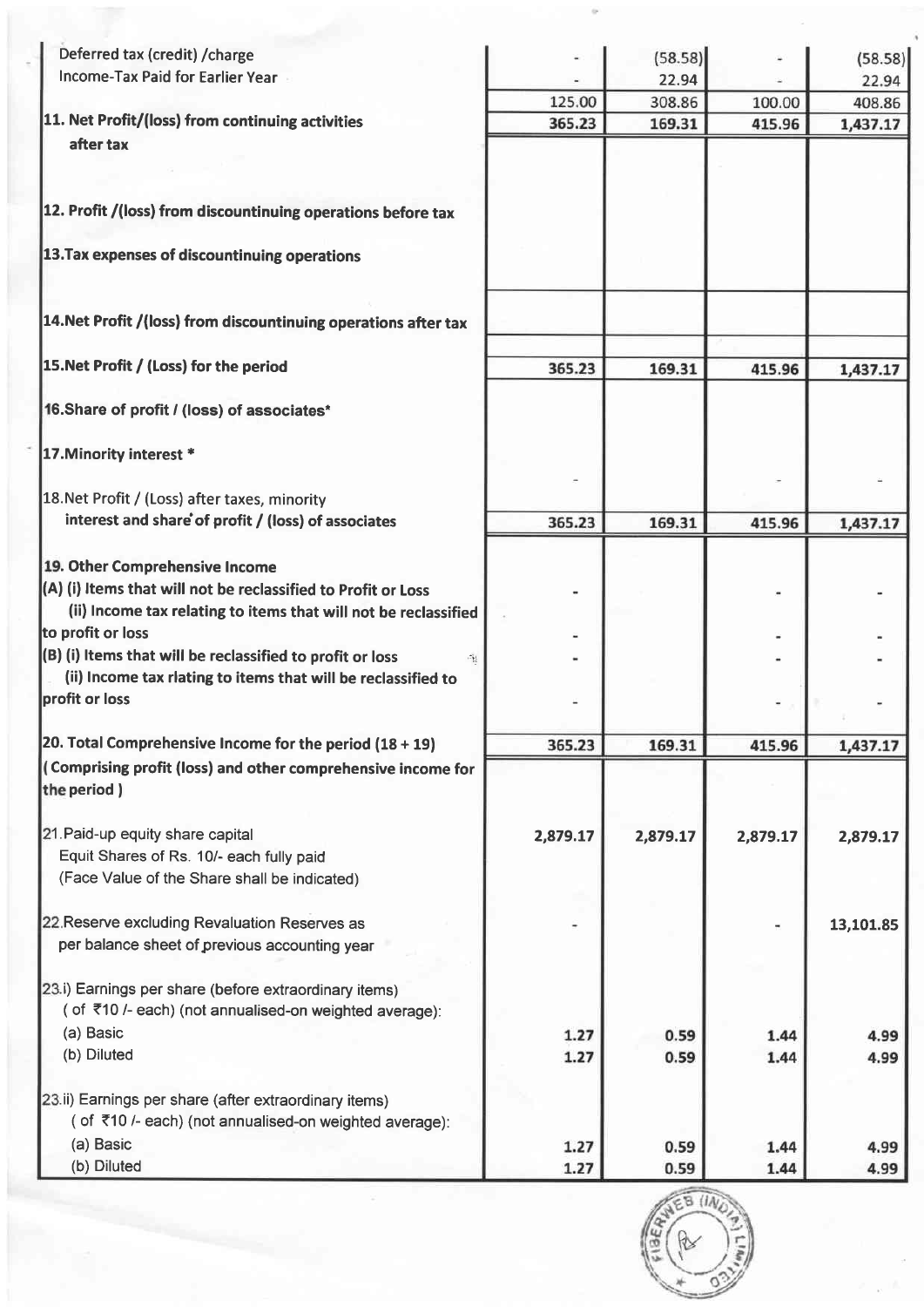#### **FIBERWEB (INDIA) LIMITED**

### Airport Road, Kadaiya, Nani Daman, Daman UT - 396210

### CIN NO: 125209DD1985PIC004694

Notes:

- 1. The above statement of standalone and consolidated unaudited financial result was reviewed by the audit committee and approved at the Board Meeting held on 06.08.2021. The statutory Auditors have carried out limited review of the Unaudited Financial Results for the quarter ended 30.OG.2OZ1.
- 2. The Company is primarily engaged in manufacturing of "Polymer Processing" and other activities are revolving around the same. As such, there is no separate reportable operating segment as defined by lnd As 108- "operating segments".
- 3. There's no business activity carried out by the wholly owned (100%) subsidiary in RAS AL KHAIMAH free trade zone, U.A.E. since september, 201g (due to antidumping duty levied by USA on Chinese material) and hence, the company (Fiberweb lndia Limited) is proceeding to close this subsidiary.
- 4. Exports of Melt-blown products are banned by DGFT w.e.f. 19/03/2020 till date and being an EOU (100%) Sales of the current quarter (from 19/03/2020) have been affected negatively. However, we have tried to achieve better profitability margin by various cost cutting measures which we intend to continue in the future as well.
- 5. The shipping situation is deteriorating since last 3 months due to steep increasing ocean freight and has worsened. It is expected to further worsening which may affect the export from lndia, lf Government has not taken necessary steps immediately.
- 6. The provision for Income Tax has been made at the rates prevailing for the current year.
- 7. The figures for the corresponding previous quarter have been regrouped / reclassified wherever necessary.
- 8. Information in Investor complaints in pursuant to Regulation 13 of the Listing Regulations for the quarter ended  $30^{th}$  June, 2021: beginning 02; received 01; disposed off 03; and pending 00.

For and on behalf of the Board of Directors **Fiberweb (India) Limited** 

 $m\vee s$  / Pravin V. Sheth Director DIN:00138797 Place: Mumbai Date:06.08.2021

RWEA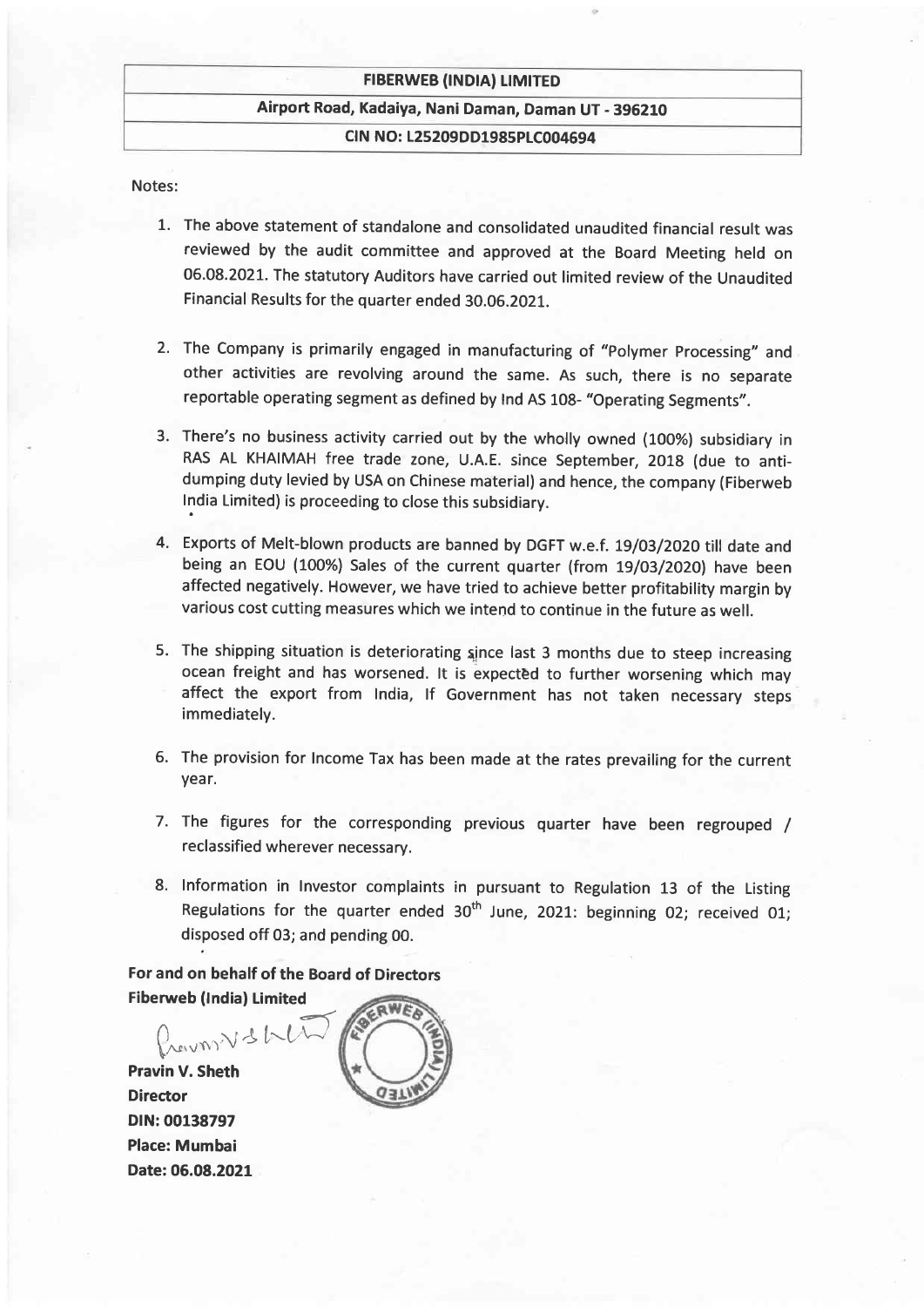

## **Akshay Kirtikumar & Associates**

**Chartered Accountants -**

To The Board of Directors, Fiberweb (India) Limited

#### LIMITED REVIEW REPORT

We have reviewed the accompanying statement of Standalone unaudited financial results of FIBERWEB (INDIA) LIMITED ("the Company") for the quarter ended 30<sup>th</sup> June, 2021 and year to date results for the period from 1" April, 2021 to 30" June, 2021 ("the Statement") being submitted by the Company pursuant to the requirement of Regulation 33 of SEBI (Listing Obligations and Disclosure Requirements) Regulations, 2015 as modified by Circular No. CIR/CFD/FAC/62/2016 dated 5<sup>th</sup> July, 2016.

This statement, which is the responsibility of the Company's Management and approved by the Board of Directors, has been prepared in accordance with the recognition and measurement principles laid down in the Indian Accounting Standard 34 "Interim Financial Reporting" ("Ind AS 34), prescribed under section 133 of the Companies Act, 2013 read with relevant rules issued thereunder and other accounting principles generally accepted in India. Our responsibility is to issue a report on these financial statements based on our review.

We conducted our review of the statement in accordance with the Standard on Review Engagement (SRE) 2410, "Review of Interim Financial Information" performed by the Independent auditor of the Entity issued by the Institute of Chartered Accountants of India. This standard requires that we plan and perform the review to obtain moderate assurance as to whether the financial statements are free of material misstatement. A review is limited primarily to inquiries of company personnel and analytical procedures applied to financial data and thus provide less assurance than an audit. We have not performed an audit and accordingly, we do not express an audit opinion.

Based on our review conducted as above, nothing has come to our attention that causes us to believe that the accompanying statement of unaudited financials results prepared in accordance with the aforesaid Indian Accounting Standards and other accounting principles generally accepted in India has not disclosed the information in terms of Regulation 33 of the SEBI (Listing Obligations and Disclosure Requirements) Regulations, 2015 as modified by Circular No. CIR/CFD/FAC/62/2016 dated 5<sup>th</sup> July, 2016 including the manner in which it is to be disclosed, or that it contains any material misstatement. Also, the company has complied with reference to the SEBI Circular No.: SEBI/HO/CFD/CMDI/CIR/P/2020/84 dated 20<sup>th</sup> May, 2020 regarding the impact of COVID-19 pandemic, with SEBI, on 6<sup>th</sup> August, 2020.

For Akshay Kirtikumar & Associates **Chartered Accountants** Firm Registration No. 138182W

MAR **MUMB** Akshay K. Shah Proprietor Membership No.: 155729 UDIN No.: 21155729 AAAABZ4910

Mumbai, 06 August, 2021

6, Sadguru Ashish CHS Ltd., Daulat Nagar, Road No. 7, Near Jain Temple, Borivali (East), Mumbai - 400 066. 3:98204 24270 | [ · akshaykirtikumar@gmail.com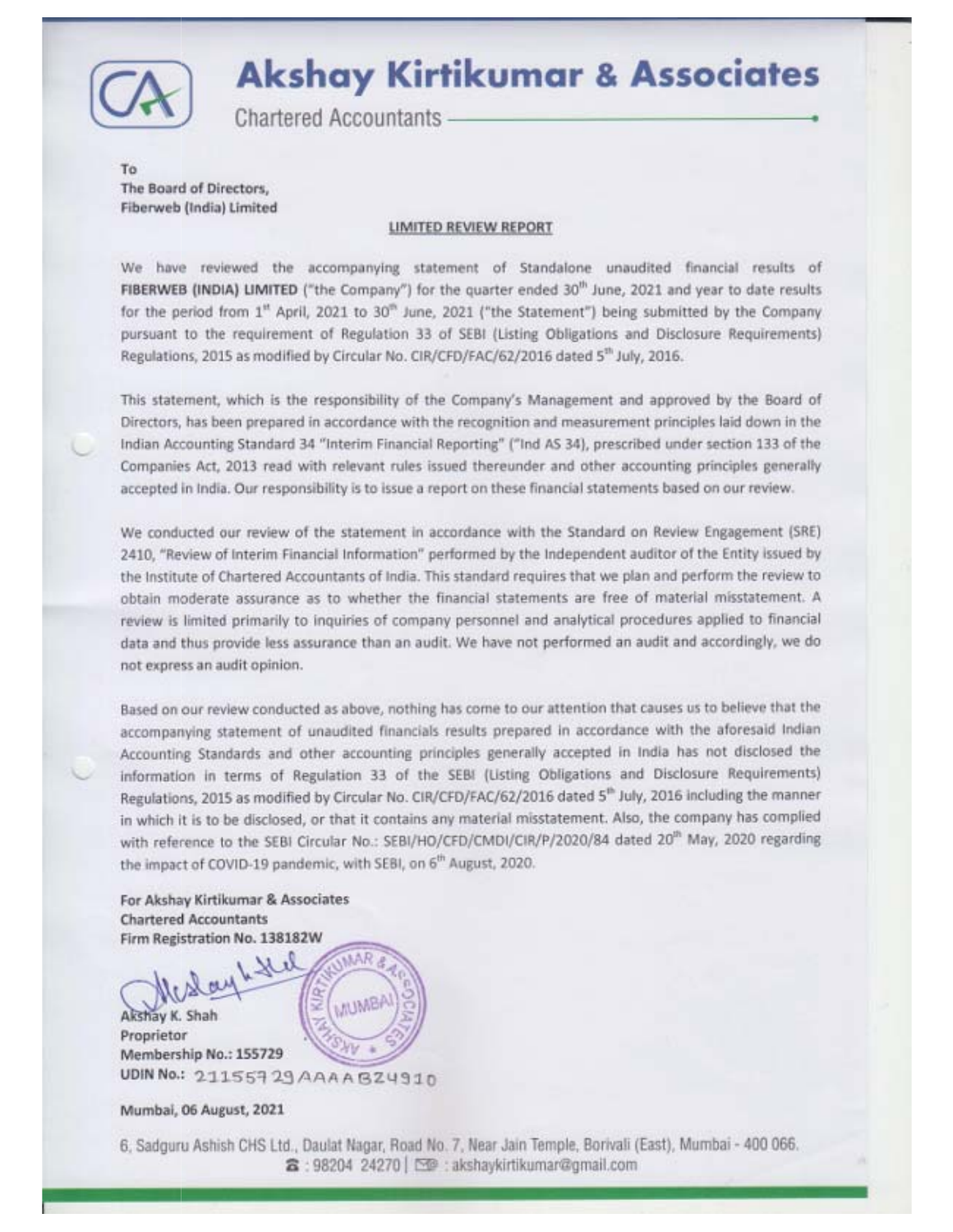

# **Akshay Kirtikumar & Associates**

**Chartered Accountants** 

To The Board of Directors, Fiberweb (India) Limited

### INDEPENDENT AUDITORS' REPORT ON REVIEW OF COSOLIDATED INTERIM FINANCIAL RESULTS

We have reviewed the accompanying statement of Consolidated unaudited financial results of FIBERWEB (INDIA) LIMITED ("the Company") for the quarter ended 30<sup>th</sup> June, 2021 and year to date results for the period from 1<sup>tt</sup> April, 2021 to 30<sup>th</sup> June, 2021 ("the Statement") being submitted by the Company pursuant to the requirement of Regulation 33 of SEBI (Listing Obligations and Disclosure Requirements) Regulations, 2015 as modified by Circular No. CIR/CFD/FAC/62/2016 dated 5<sup>th</sup> July, 2016.

This statement, which is the responsibility of the Company's Management and approved by the Board of Directors, has been prepared in accordance with the recognition and measurement principles laid down in the Indian Accounting Standard 34 "Interim Financial Reporting" ("Ind AS 34), prescribed under section 133 of the Companies Act, 2013 read with relevant rules issued thereunder and other accounting principles generally. accepted in India. Our responsibility is to issue a report on these financial statements based on our review.

We conducted our review of the statement in accordance with the Standard on Review Engagement (SRE) 2410, "Review of Interim Financial Information" performed by the Independent auditor of the Entity issued by the Institute of Chartered Accountants of India. This standard requires that we plan and perform the review to obtain moderate assurance as to whether the financial statements are free of material misstatement. A review is limited primarily to inquiries of Company personnel and analytical procedures applied to financial data and thus provide less assurance than an audit. We have not performed an audit and accordingly, we do not express an audit opinion.

The statement includes the results of the following entities:

- L. Fiberweb (India) Limited
- ii. Sheth Non-Woven Trading FZE

Based on our review conducted as above, nothing has come to our attention that causes us to believe that the accompanying statement of unaudited financial results prepared in accordance with the aforesaid Indian Accounting Standards and other accounting principles generally accepted in India has not disclosed the information in terms of Regulation 33 of the SEBI (Listing Obligations and Disclosure Requirements) Regulations, 2015 as modified by Circular No. CIR/CFD/FAC/62/2016 dated 5<sup>th</sup> July, 2016 including the manner in which it is to be disclosed, or that it contains any material misstatement. Also, the company has complied with reference to the SEBI Circular No.: SEBI/HO/CFD/CMDI/CIR/P/2020/84 dated 20<sup>th</sup> May, 2020 regarding the impact of COVID-19 pandemic, with SEBI, on 6<sup>th</sup> August, 2020.



6, Sadguru Ashish CHS Ltd., Daulat Nagar, Road No. 7, Near Jain Temple, Borivali (East), Mumbai - 400 066. 含: 98204 24270 | [空]: akshaykirtikumar@gmail.com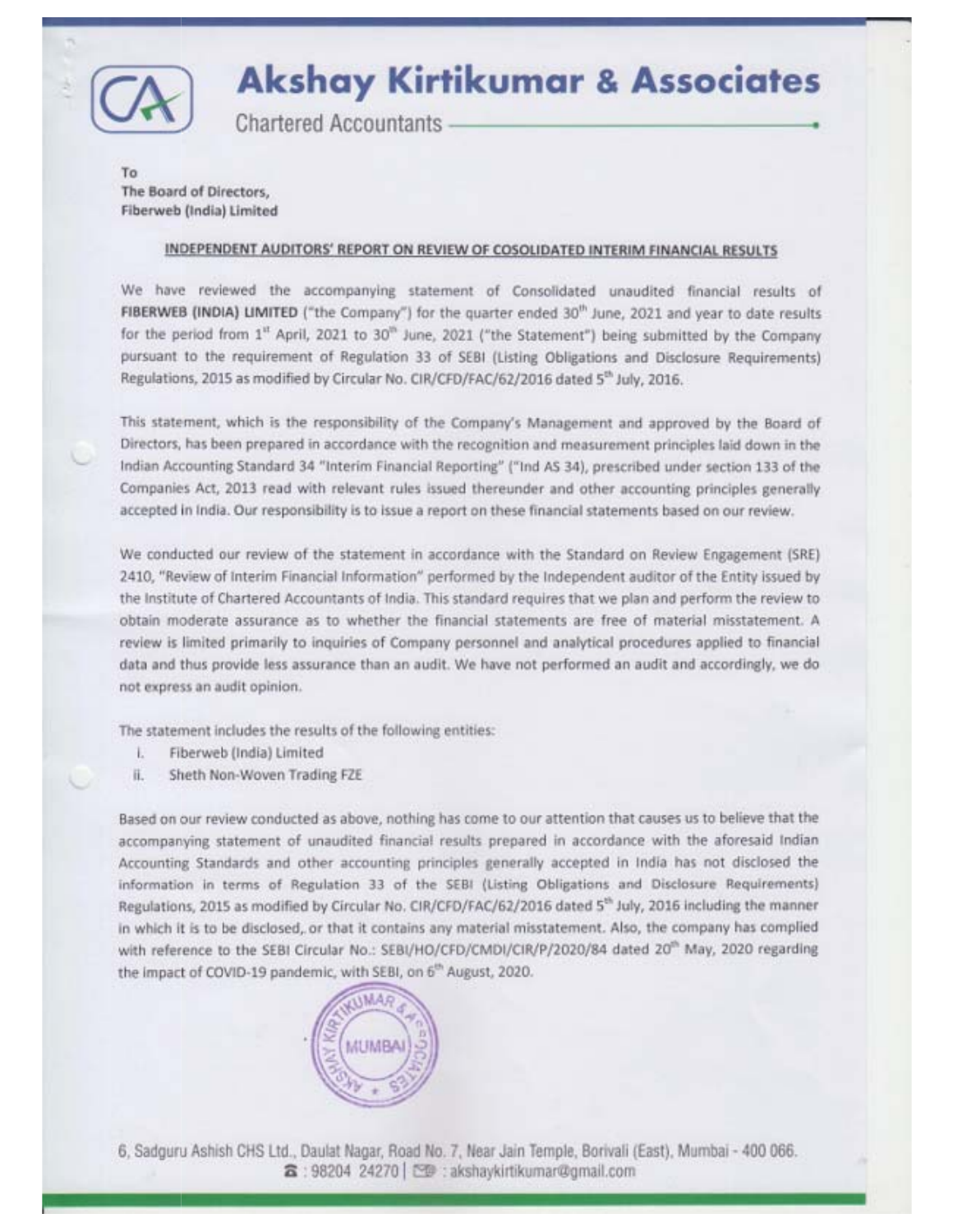

# **Akshay Kirtikumar & Associates**

**Chartered Accountants** 

We did not review, the financial results of the aforesaid wholly owned subsidiary of the Company, included in this statement, the Company's share for the quarter and half year ended 30<sup>th</sup> June, 2021 respectively, is included therein. The financial results of the aforesaid subsidiary have been reviewed by the other auditors whose reports have been furnished to us by the management, and our conclusion in so far as it relates to the amounts and disclosures included in respect of the subsidiary, is based solely on the report of such other auditor and the procedure performed by us as stated in paragraph above. Our conclusion on the statement is not modified in respect of the above matters.

For Akshay Kirtikumar & Associates **Chartered Accountants** Firm Registration No. 138182W

6 Hil **THMAG** May **MUMBAI** Akshay K. Shah Proprietor Membership No.: 155729 UDIN No.: 21155719 AAAA CA7090

Mumbai, 06 August, 2021